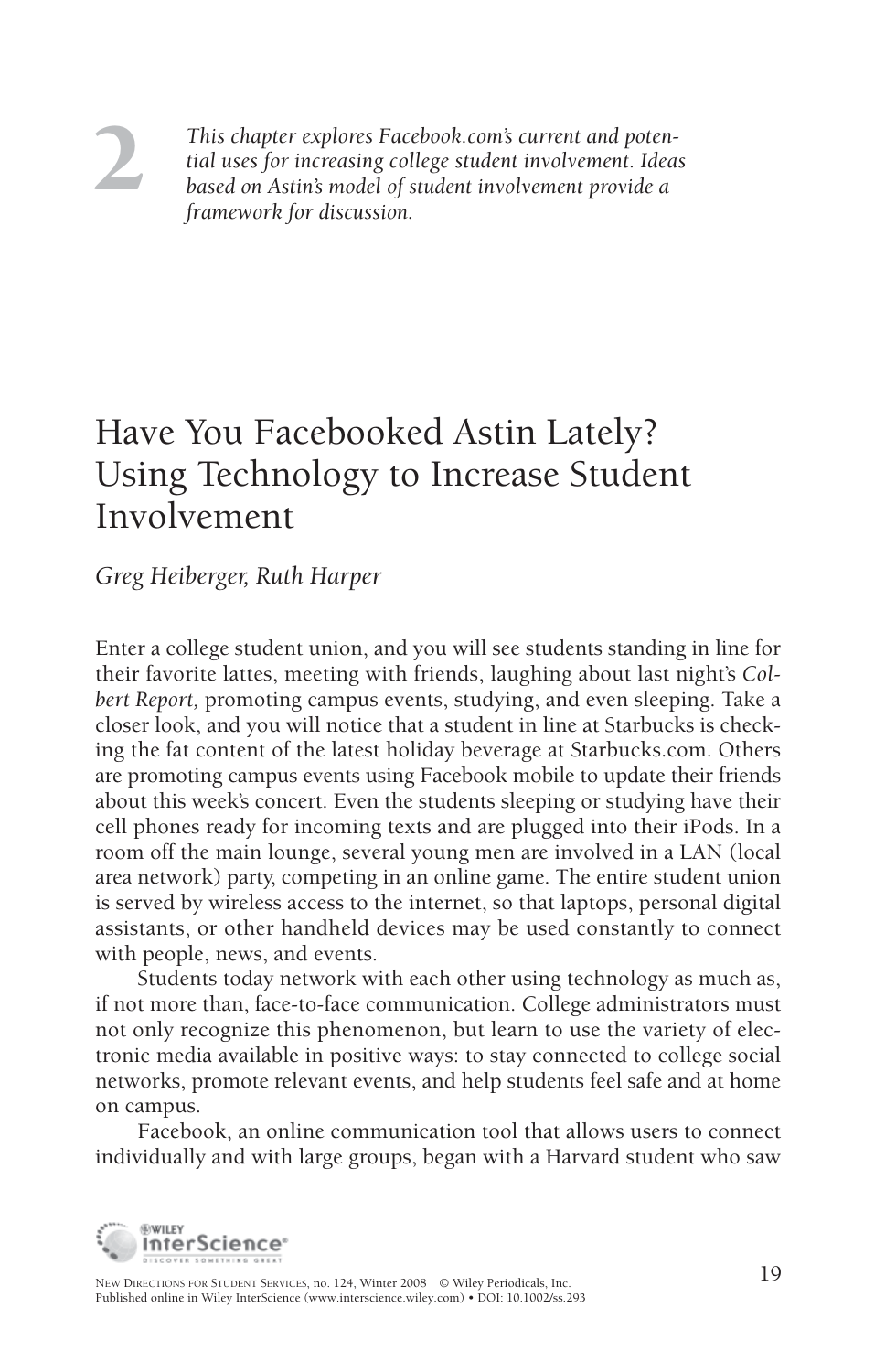untapped potential in taking the college's traditional freshman directory to an electronic, student-directed format. Mark Zuckerberg created Facebook in spring 2004 (Kushner, 2006). With over 100 million active users, Facebook now holds an 85 percent market share of four-year U.S. colleges and universities (Facebook, 2008a). Facebook is a synthesis of many Internetbased communication tools previously in wide but disconnected use. It integrates static user-designed Webs (personal pages), synchronous (instant messages) and asynchronous chats (wall posts), picture uploading, group formation, event hosting, Web development tools, dynamic searches, RSS feeds (news feeds), blogs (web logs), mass and individual messaging, and e-mail, plus two unique qualities: networks and friends. These last two functions give users a one-of-a-kind online socialization experience, allowing them to limit the visibility of their content based on school affiliation, region, and friends. Facebook offers all of this with one log-in on one Web site.

Facebook puts a massive amount of information and communication power at a student's fingertips, making it possibly the ultimate synthesis of student-relevant data. Previously an individual would have to design and host a Web site, join a chat group, upload pictures to a separate site, form an online group, use instant messaging and e-mail services, join listservs, and create a blog just to rival all of the features Facebook offers.

Facebook's keen focus on the user experience remains clear. It defines itself as a company in tune with its customers' experiences, and when it makes mistakes, it apologizes and quickly remedies the situation. The 2006 news feed fiasco evidences this well: it infuriated users and gave them a sense of insecurity because all their friends were given notification of their recent activity with the newly implemented feature. Users had no control over the publication and visibility of their content (among friends). Zuckerberg immediately apologized and within hours had news feed settings added to standard security settings (Zuckerberg, 2006).

Facebook is theoretically different from typical online socialization companies' groupthink. MySpace.com (2008) says it is for "single people who want to meet other singles or matchmakers who want to connect their friends with other friends" (MySpace, 2008). And Match.com says it "lets our members take their romantic destiny into their own hands" (Match.com, 2008). These sites focus on the discovery of new people and experiences. This is not so for Facebook, which is purposely designed as a distinct social network or, as Zuckerberg emphasizes, "a social utility," continuing: "We're not thinking about ourselves as a community—we're not trying to build a community—we're not trying to make new connections. . . . What we're trying to do is make it really efficient for people to communicate, get information, and share information" (Locke, 2007, p. 5).

A new and unique form of user and company collaboration has earned Facebook media attention as well as increased sustainability and viability. An announcement entitled "F8" declared Facebook open platform software, creating excitement among users, entrepreneurs, and educators (Geminder,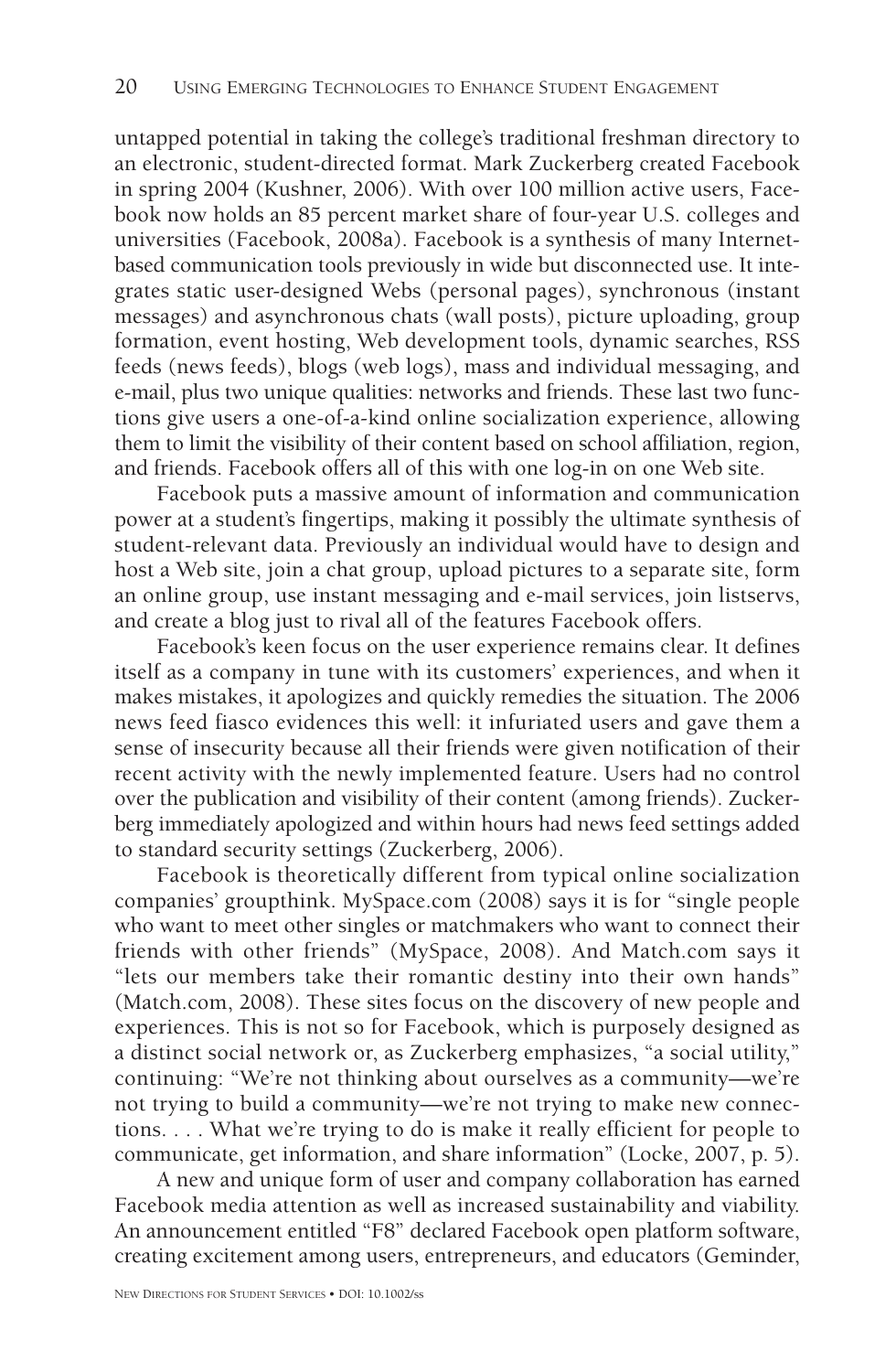2007). Becoming open platform means that users and creative thinkers can access certain pieces of Facebook's programming code to develop applications. This action is well defined and controlled through Facebook's security settings. Since inception of this change, programmers have written and published over twenty-four thousand applications (a number rapidly rising) for use by Facebook users, with over 95 percent of users having at least one application built on the platform (Facebook, 2008a).

The F8 announcement includes several key points. It is clear that Facebook now views itself as an operating system within which other companies can build programs. Zuckerberg continually stresses the idea that users are real people with real connections who need to share information easily and quickly. Facebook's goal is to be the biggest and the best communication system in the industry, and the facts support this aspiration. According to the Facebook (2008a) statistics page, Facebook now has two times the photos of all the other photo sites combined; it recently surpassed eBay in traffic counts and will soon overcome Google. Facebook users average fifty page views per day. Facebook is now available in over fifteen languages. The events application hosts three times the invitations of the largest event-based site on the Web, evite.com. Fifty percent of Facebook users log in every day, and no other social network can claim over 15 percent daily log-ins by its users (Zuckerberg, 2007). An independent tracking service puts Facebook in fourteenth place for unique U.S. user traffic (comScore, 2007); according to the Facebook (2008a) statistics page, Facebook also has the 4th most traffic in the world and the most traffic of any social network.

Most notable for educators is another announcement from the employee blog at Facebook: the removal of the integrated courses feature. This feature allowed users to list their current course schedules and link to discussions and uploaded files, as well as communicate with other Facebook users in their courses. Initially this removal may have seemed to eliminate any education-based functionality from Facebook. But along with this announcement came a "call for the education community to create robust education programs to interact with Facebook" (Morin, 2007). At the time of the writing of this chapter, hundreds of applications have been written under the education heading, and numerous others with the potential for educational use have appeared as well.

One of these applications is the fantasy stock exchange (FSX). When helping students put economic theory into practice, professors use Web sites like Stocktrak.com that offer simulations similar to the fantasy stock exchange application (Stocktrak, 2008). This Facebook application meets students where they are, as well as adding fresh possibilities for student interaction to this standard out-of-classroom experience. FSX shows innovative ways for students to participate in learning beyond the classroom yet within a socialization context, potentially building and maintaining relationships formed from this activity. Such applications can be created and used by students, faculty, and staff who have specific educational interests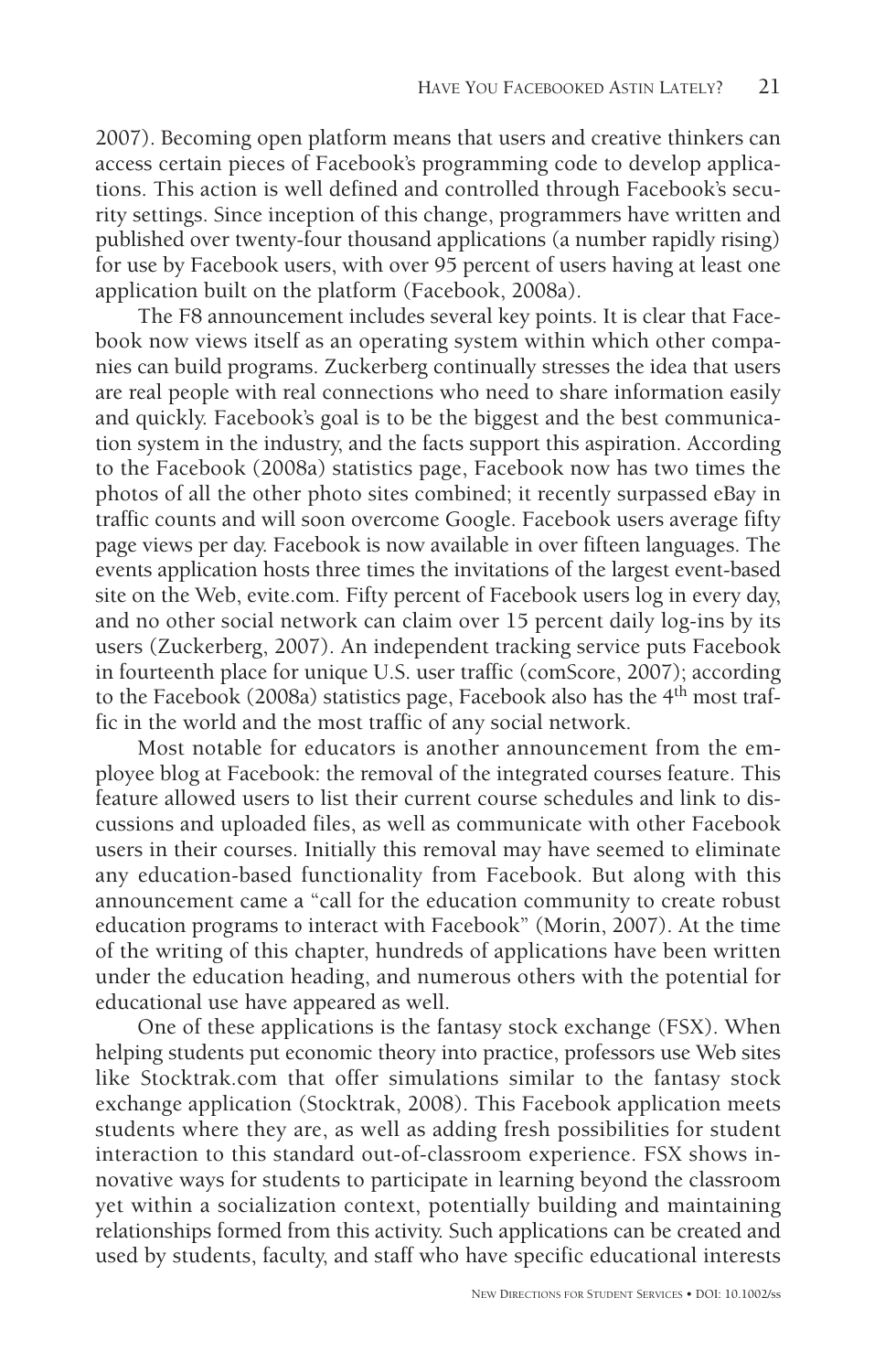and may also be integrated into the structure of a college to enrich the student experience.

#### Theory and Research

College student development theories exist to help higher education professionals conceptualize, design, and evaluate their practices. Ideally these theories provide frameworks for understanding and maximizing student development. Alexander Astin's theory of student involvement (1984) is widely endorsed as a straightforward, well-used model in many areas of student affairs work, and it can be used to support new thinking regarding student involvement with the features of Facebook.

Student Involvement Theory. Astin's theory of college student involvement has five tenets that can be used to gauge the level of involvement in a particular experience. Student involvement theory has and continues to take many forms in the student affairs literature. It was recently readdressed in *Student Success in College* (Kuh and others, 2005) as student engagement. The examples that follow show how student involvement theory is a lens that can be used to evaluate and examine college student development in the new communication milieu of Facebook.

*Involvement Requires Physical and Psychological Energy.* This tenet states that "involvement requires the investment of psychological and physical energy" (Pascarella and Terenzini, 2005, p. 53). By this definition, evidence abounds that students are highly involved with Facebook. In August 2007, comScore reported that Facebook had the highest percentage of university visitors of all Web sites in the United States. Furthermore, Facebook ranked eighth in terms of the percentage of university audience reached among all U.S. Web sites. The problem pushed to the forefront by many administrators and parents is the widespread complaint that students spend far too much time engaging in nonacademic activities using the Internet and other technologies. But as the First College Year survey report by the Higher Education Research Institute (2007) states, "Students who spent more time per week on online social network sites did not seem to spend less time on any other activity" (p. 2), such as studying. Students themselves admit that they are frequently online communicating with each other. A recent study found that students were logged onto instant messaging services a median of thirty-five hours per week and actively chatted eighty minutes each day (median) ( Junco and Mastrodicasa, 2007). Three-quarters of college students spend between one and three hours per week using the Internet for social communication; the remaining one-quarter spend three or more hours per week communicating socially online (Gemmill and Peterson, 2006). Almost half of the 100 million active Facebook users are members of a college network and, according to Facebook, spend an average of twenty minutes per day on the site and view over fifty pages per day. Half of its active users log in every day. Facebook (2008a) also claims to have 85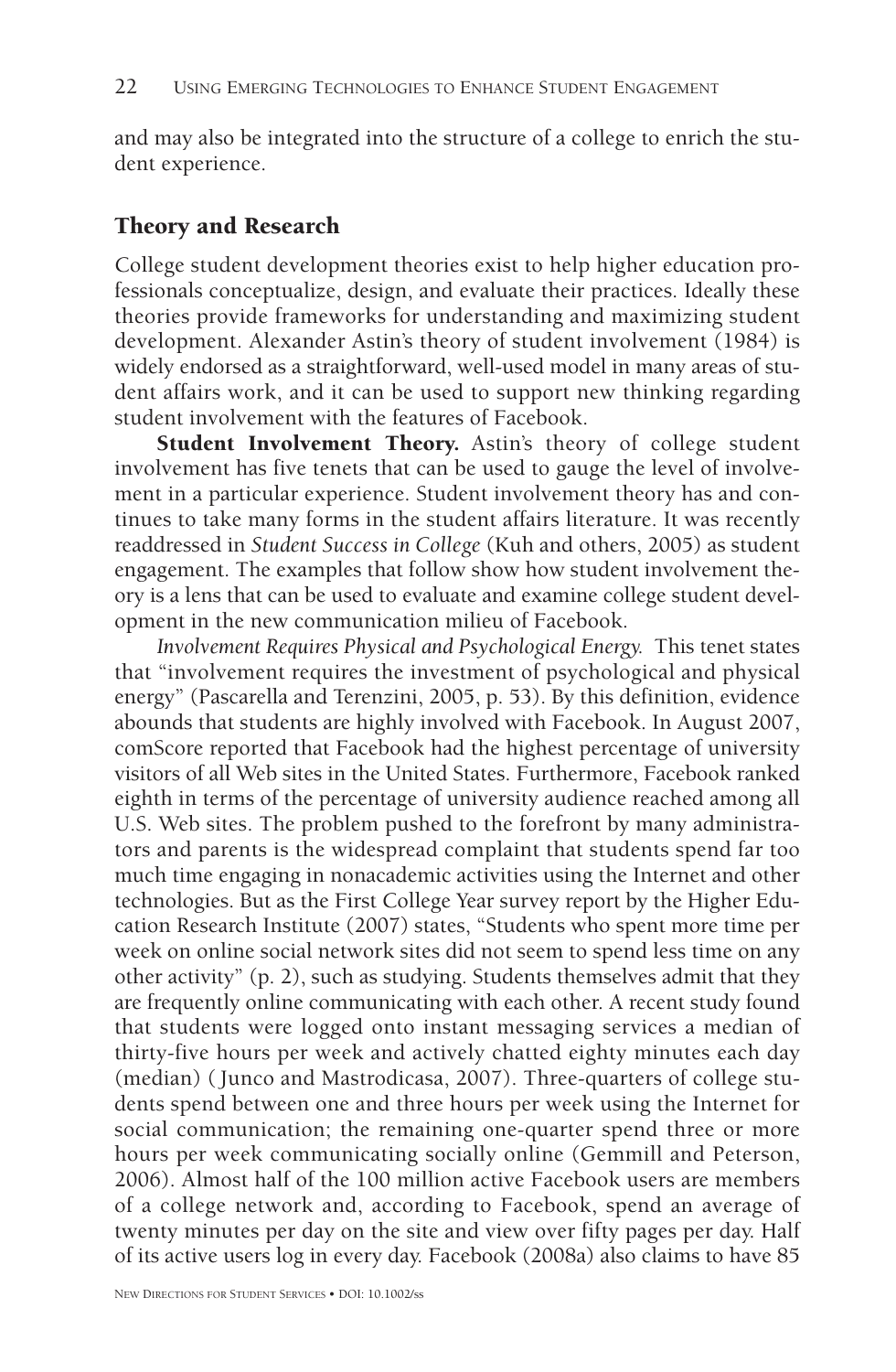percent of the market share of college students. Obviously students are highly involved in online social communications, and Facebook is the primary vehicle for this interaction.

*Involvement Occurs Along a Continuum.* This tenet says that "students will invest varying amounts of energy" in different areas (Pascarella and Terenzini 2005, p. 53). Instant messaging systems and Facebook allow not only more connections but also more options for communication. The appeal and growth of these options, including voice and video feeds, have been instrumental in Facebook's ability to sustain interest and use by young people. Facebook adds new features almost every fiscal quarter. It started by giving users the ability to create basic profiles and post one picture. Now users create personal pages that feature demographic information, favorite books, movies, shows, and quotations. They can also load an unlimited number of pictures and videos, create their own blogs, and even use Facebook development software to create programs to run off Facebook information (Facebook, 2008c).

Although Facebook has been in existence only since 2004, student involvement along this continuum has increased exponentially. Students today join groups that grow to over 100,000 people within one day of being created (for example, "For every 1,000 people that join this group, I will donate \$1 to Darfur"), and grow to nearly 5 percent, or 500,000, of Facebook members within a few days (Cox, 2006). Although the student-tostudent communication continuum has always existed, its medium has dramatically changed because of the features that Facebook offers.

*Involvement Has Both Quantitative and Qualitative Features.* This point references the fact that students invest various amounts of time in an activity and that student involvement can be measured using qualitative and quantitative measures (Astin, 1984). It has yet to be documented, but the physical and psychological energy expended in student interplay with Facebook may be measurable in both of these ways. College students are obviously devoting time, joining a number of groups, involving themselves with a variety of political and other issues, and making numerous friends through Facebook (Facebook, 2008a). One study shows students spending an average of one to two hours a day on Facebook and logging in an average of three times per day (Heiberger, 2007). Recent data from the Higher Education Research Institute (2007) also show 94 percent of students using social networks in a typical week and approximately 60 percent spending one to five hours per week.

Qualitative features could be pursued through focus groups, interviews, and the like that explore in more personal terms what Facebook activities add to students' lives. Students often display emotions, their true or egocasted selves (misleading display of identity), in online formats. This too could be explored through qualitative research. In fact, the question of Facebook addiction has surfaced, along with concerns that the time students spend online interferes with personal (face-to-face) interaction, study, work, and other activities. Facebook reports a high number of visits per user per day, averaging over eighteen minutes per person per day and three log-ins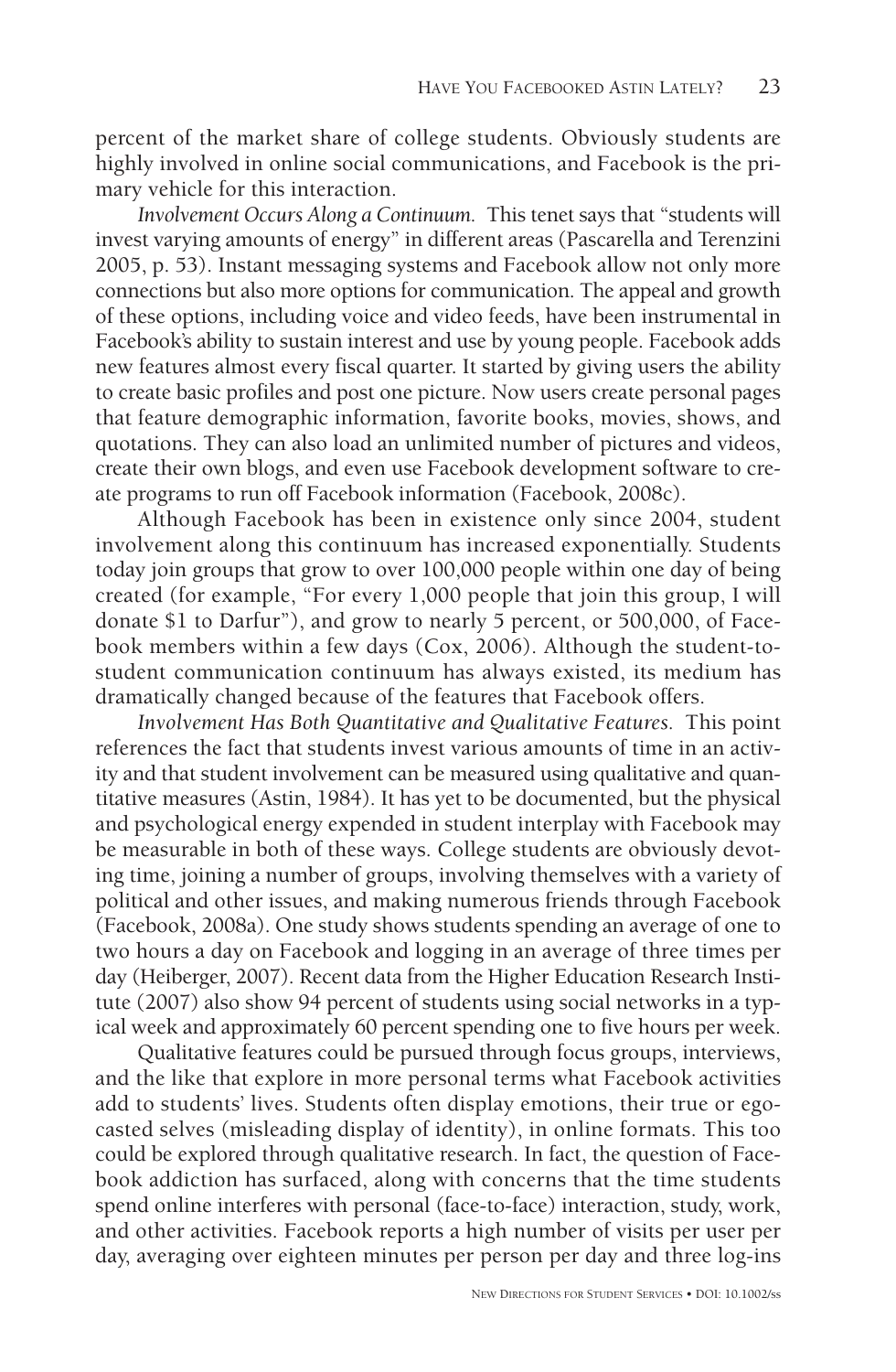per person per day (McElvain and Smyth, 2006). Students are also attached to information sharing and gathering using the site. More than 85 percent of college students use online communities, and two-thirds are logging on daily (Mannix, Snyder, Torrielli, and Christy, 2005).

*Development Is Proportional to Quantity and Quality of Involvement.* This tenet states that students will develop in proportion to the amount of time spent and nature of their involvement in an activity (Astin, 1984). There is little current investigation of student development with regard to the quality and quantity of a student's involvement with Facebook. It would be fascinating to investigate, for example, whether a correlation exists between Facebook use and a user's level of social, cognitive, or academic development. Such a relationship might be revealed as either positive or negative, but in either case relates to this portion of Astin's theory. As students vary aspects of their involvement with Facebook, their educational and developmental benefits may change in a proportional manner. Similar questions regarding students' initial qualitative and quantitative involvement could be examined as well.

*Educational Effectiveness Is Related to Capacity to Increase Involvement.* Astin (1984) says that programs and services should be evaluated in terms of their ability to induce greater student involvement. This factor too will be a challenge to investigate but may be an area in which student affairs administrators can evaluate their institutional Internet-based programs (among them, MyStateOnline, myBama, WAM!, WebCT, WebAdvisor, and Blackboard) in comparison to Facebook and assess their relative effectiveness. Students have been shown to spend more time on and are logging in more to Facebook than they are to university portals and e-mail accounts (Heiberger, 2007).

Engagement. Facebook is a multifaceted tool with exciting prospects for student affairs professionals. Recently Facebook engineer Dave Morin announced that Facebook is testing a new ranking for applications based on user engagement; previously the focus was on simply the number of users*.* Facebook will track activity within each application from midnight to midnight and compare it to the number of users who have the respective applications installed, thus giving an engagement rating for each application. Facebook counts active users when reporting numbers to the public. It focuses on those who have logged in at some time during the past thirty days rather than their actual unique user count, which must be much greater (Facebook 2008a).

Facebook designers seem to understand Astin's involvement theory (at least in terms of how they run the company), and effective educators will want to explore, create, and use positive, educational, engaging Facebook activities. As student affairs administrators invest financial and human resources on programs designed to involve students, the parallel universe of social communication on Facebook is an exciting option.

Tinto and Others. Student retention is of utmost importance to any institution. Vincent Tinto (1993) created a longitudinal model of institu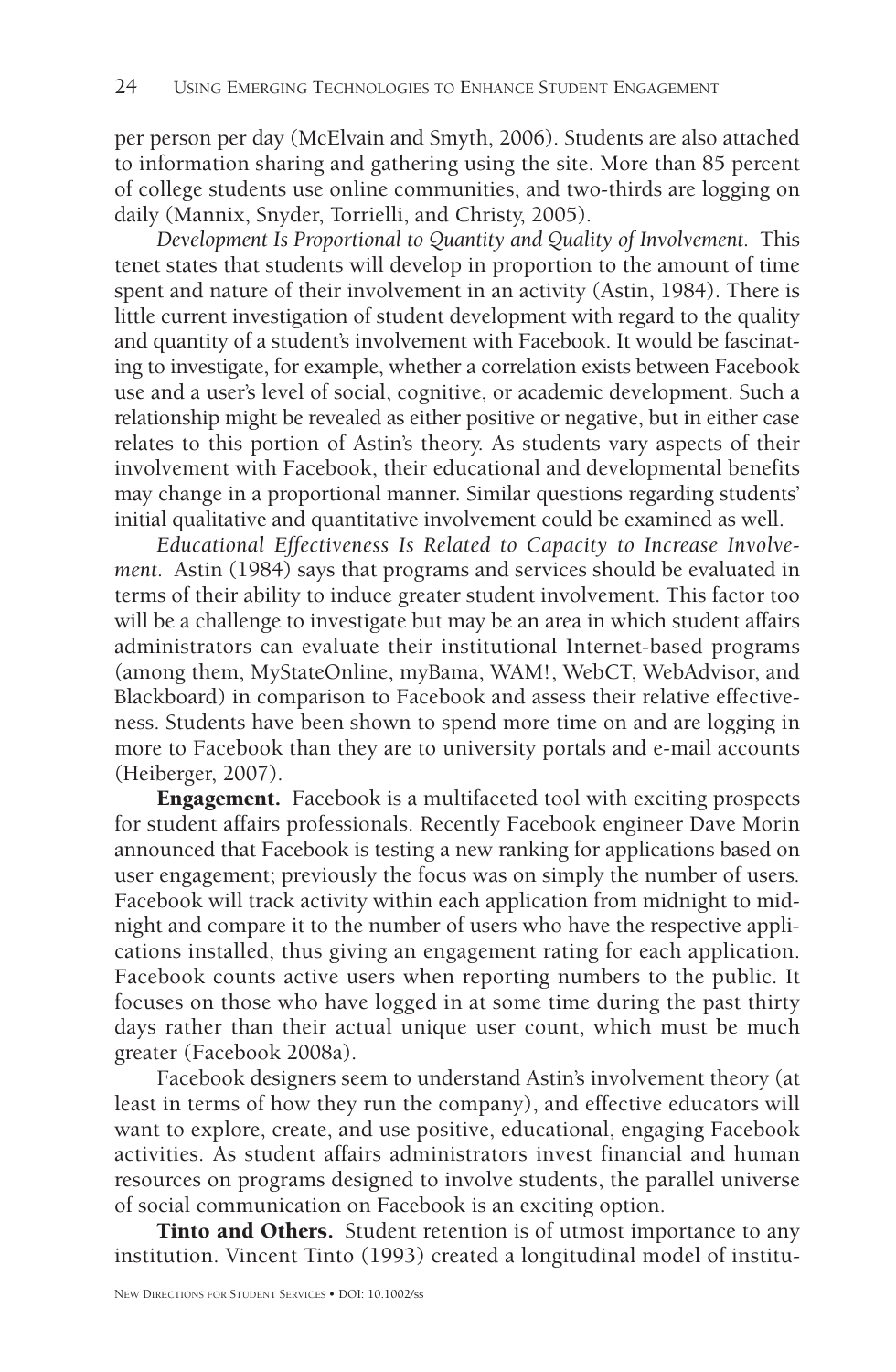tional departure to explain why some students withdraw from college. This model takes into account many different markers (see Figure 2.1) in a student's life that affect persistence in college (Pascarella & Terenzini, 2005). Many of these markers are potentially related to students' uses of Facebook. Facebook offers opportunities for extracurricular activities, peer group interactions, social integration, and faculty-staff interactions. Involvement with Facebook may help or hinder a student's academic performance, academic integration, and intentions. Student affairs administrators and faculty members can explore the question of whether or how Facebook activity is related to student retention or attrition; thus, intentional efforts to involve students through Facebook may lead to stronger retention by a college.

Although Tinto's model of student departure has been critiqued, the role of social integration continues to be seen as central to student commitment to staying in school. As researchers have concluded from empirical study, "The greater the level of social integration, the greater the level of subsequent commitment to the institution" (Braxton, Sullivan, and Johnson, 1997, p. 131), "which in turn positively affects the likelihood of student persistence in college" (Elkins, Braxton, and James, 2000, p. 266).

Institutional fit is an important factor in student retention (Berger and Milem, 1999). Facebook has the capacity to help create small communities within large institutions, making students more comfortable and connected (Read, 2004). A floor in a residence hall can have its own group (for example, Wenona Third Floor Rocks!), as can majors in a particular field (an example is Seniors Psych Out). Facebook assists students in seeking out homogeneous groups of friends more easily. Conversely, use of this technology may contribute to information overload and overwhelm or even intimidate some students. Research needs to be conducted to determine whether and how institutional fit may be affected by Facebook use.

Berger and Milem (1999) use Astin's theory of involvement (1984) to help explain Tinto's model of institutional departure (1993). They show that not only are Tinto's fourteen markers important, but a student's involvement with each is key to persistence. From this perspective, as well as Astin's, students must do more than locate activities, faculty-staff interactions, peer group interactions, and so forth on Facebook; they must take steps to become involved if this medium is to be proven useful in student retention. Research about Facebook's influence on college student development may need to integrate multiple theories and explore, for example, how students' goals, aspirations, external influences, and social and academic interactions are played out on Facebook. Further research can investigate whether Facebook is a tool for students to strengthen their chances to persist by offering opportunities to interact on yet another level (easily accessed, ever present) with peers, family, and their institutional counterparts, such as faculty and staff.

Recent Research and Results. Facebook is becoming a new milieu for research on college students. The *New York Times* calls it "a petri dish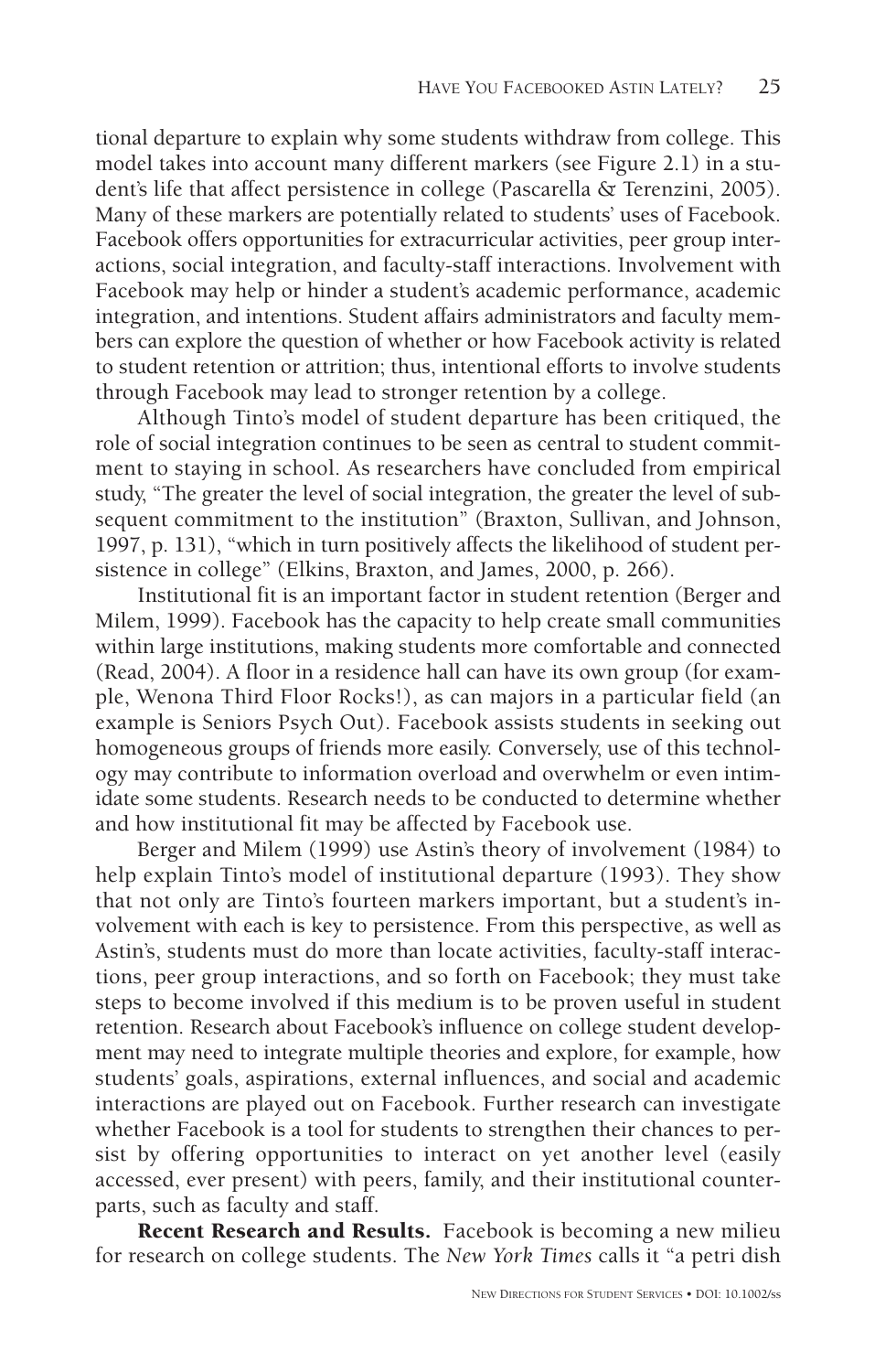

*Source:* Tinto (1993). Reprinted with permission.

Source: Tinto (1993). Reprinted with permission.

Figure 2.1. A Longitudinal Model of Institutional Departure Figure 2.1. A Longitudinal Model of Institutional Departure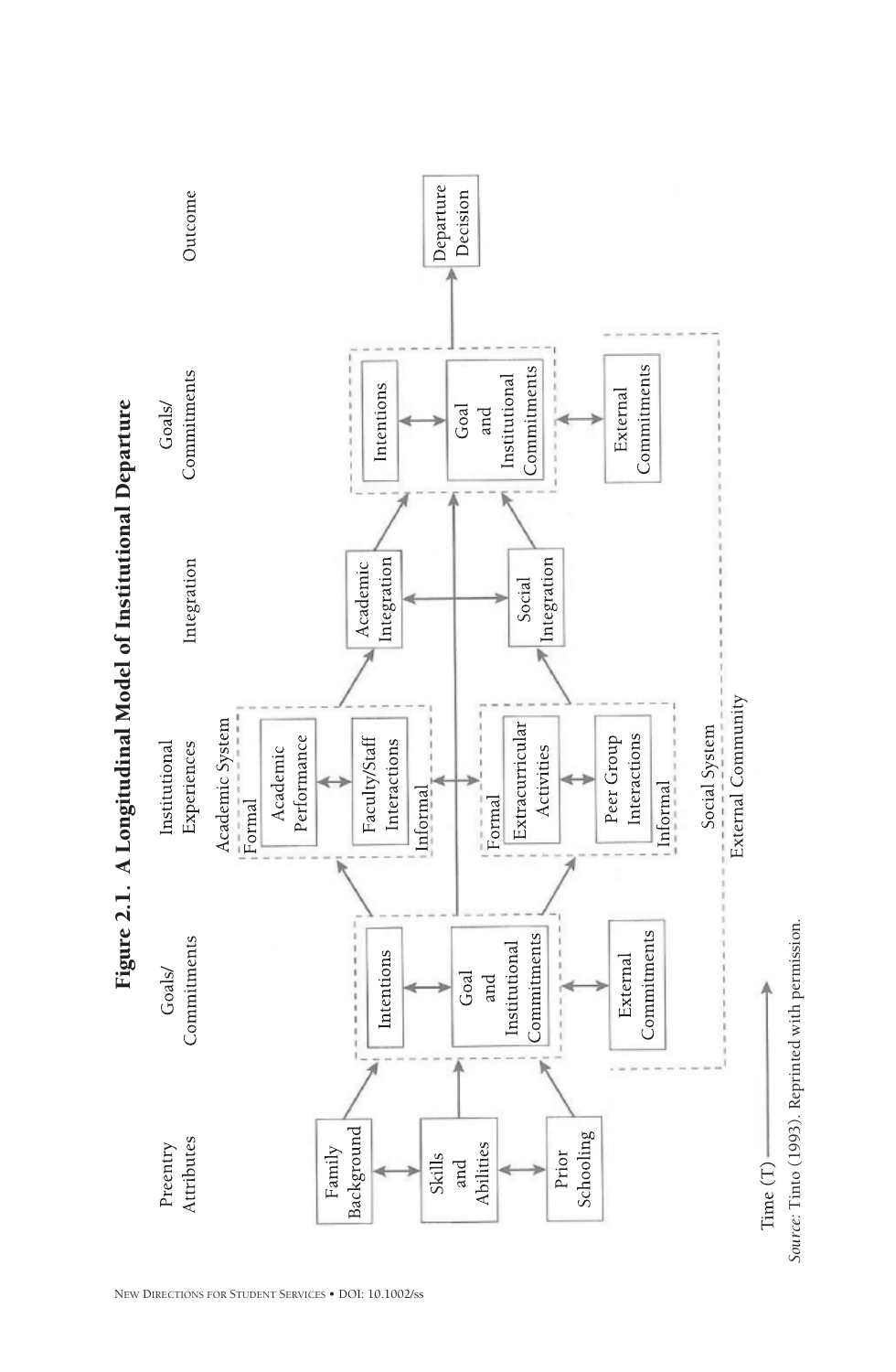for the social sciences" (Rosenberg, 2007, p. 1). Analyzing responses to the only existing study to compare student involvement with Facebook use (Heiberger, 2007) and a report from the Higher Education Research Institute (2007) may foreshadow the implications of students' uses of online social networks. Findings from a survey of 377 undergraduates at a midsized public midwestern university regarding Facebook are reaffirmed by HERI data, which look at all social networks.

Using the Your First College Year (YFCY), consisting of data from 31,500 first-year students at 114 colleges and universities in the United States, HERI issued a report on college freshmen and online social networking sites in September 2007. As noted earlier, 94 percent of students report using social networks weekly, and these students are not spending more or less time studying or doing any other activity than their counterparts who do not use social networks. It appears that students who spend more time on social networks are also spending more time on real-life social activities such as interacting and connecting with friends and participating in student clubs or groups, and they have a stronger connection to their institution and feel better about their social life.

Heiberger (2007) showed that 73.4 percent of students who spend less than one hour per day on Facebook rated their connection to their friends at their university as very high or high, compared to 92.2 percent of those who spend more than one hour per day on Facebook. The HERI (2007) report shows 84 percent of students who spend greater than six hours per week on social networks interact daily with close friends at their institution compared to only 69 percent who spend an hour or less on social networks.

Heiberger (2007) also found that 63.3 percent of students who spend less than one hour a day on Facebook participate in at least one student organization, compared to 78.1 percent of those who spend more than one hour a day on Facebook. Also, 15 percent of students who spend over six hours per week on social networks also spend over six hours per week in student clubs and groups, whereas fewer than half of that group (7 percent) who spend less than one hour on social networks spend over six hours per week in student clubs and groups (HERI, 2007).

The HERI (2007) report shows that 33 percent of students who spend over six hours per week are very satisfied with their social life, compared to 20 percent who spend less than one hour per week. And Heiberger (2007) found that 43.4 percent of students who spend less than one hour per day on Facebook feel very highly or highly connected to the university they attend, compared to 63.4 percent of those who spend more than one hour per day on Facebook.

According to HERI and Heiberger, then, students who spend more time (more than one hour per day in the Facebook study, and more than six hours per week in the social network study) on social networks and Facebook are not spending more or less time studying and are spending more time socializing with the university community (friends at their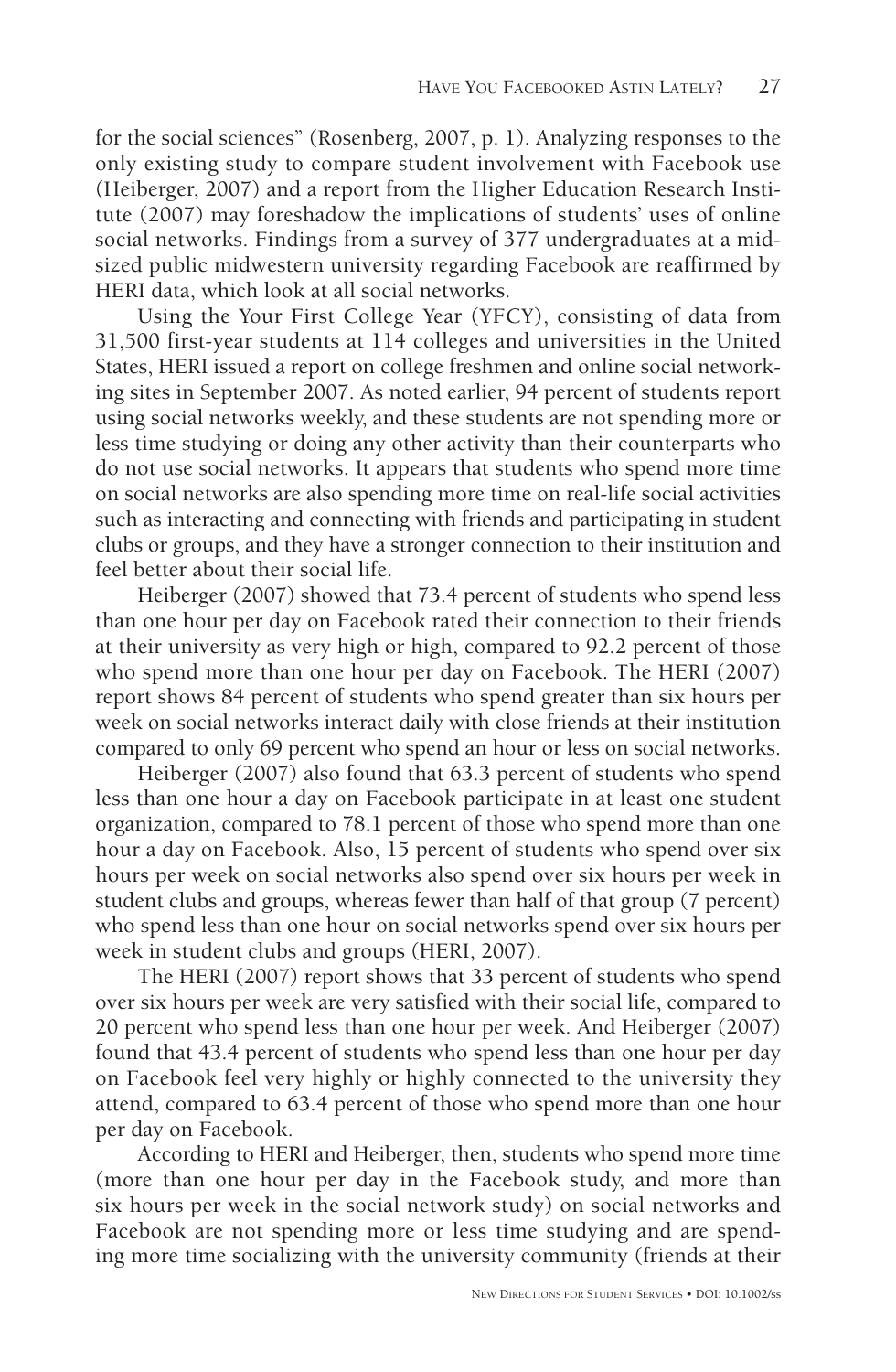

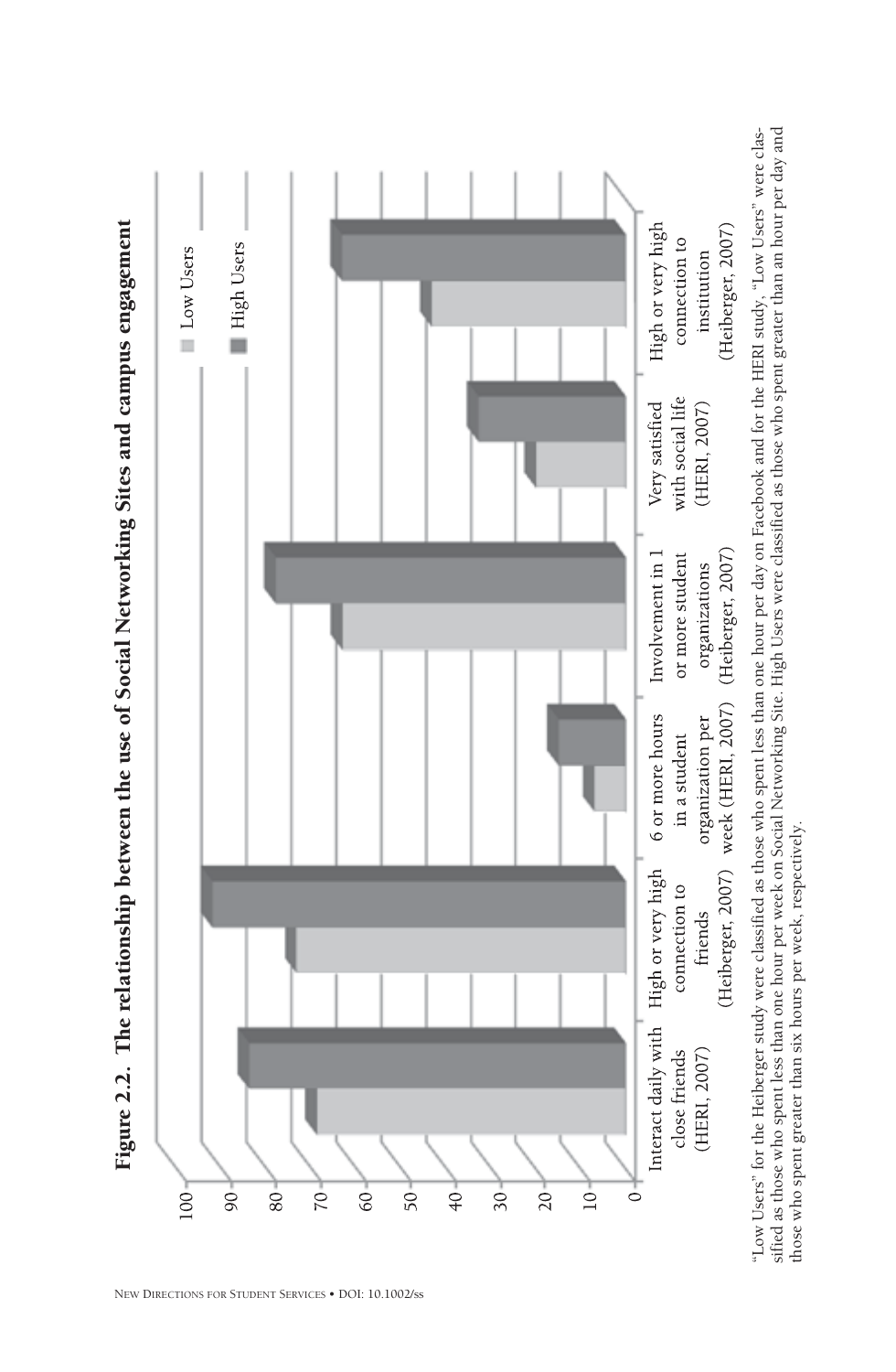institution). These students are spending more time participating in student clubs and groups and are more satisfied with their social lives.

Finally, looking at these data using the synergetic lenses of Astin (1984), Tinto (1993), Berger and Braxton (1998), Braxton, Sullivan, and Johnson, (1997), and Berger and Milem (1999) may lead to some theoretical implications for student affairs work. Berger and Braxton (1998) state, "Social integration positively predicts subsequent institutional commitment, which in turn positively predicts students' intent to return" (p. 110). Thus, students' social integration through student organizations and with friends at their institution comprises a substantial piece of their summative social integration, which then predicts institutional commitment (for example, their connection to the university). Thus, social integration predicts students' intent to return. Following this logic, students who regularly use social networks would be predicted by these theories to have higher retention rates (using HERI and Heiberger data) than their counterparts who do not use social networks as frequently.

Since academic and social systems are affected by student affairs practices and policies, creative ways of enhancing such practices must be explored. It is vital that student affairs professionals find positive ways to use the technologies most popular with students. The alternative is facing the consequence of having less interplay with the variables that Tinto (1993) claims factor into student attrition.

Administrators and practitioners are encouraged to refine and remodel academic and social systems to include structures for learning and development within the world of Facebook. Many administrators and faculty are reluctant, to say the least, to use these new technologies, but staff involvement will be crucial to opening up the possibilities of Facebook's use in and beyond the college classroom.

## Faculty and Staff Apprehension

College students are active users of Facebook and similar technologies. As millions of students check their accounts several times each day, faculty and staff members who may be sitting nearby in the student union or coffee shop will still be checking only e-mail and perhaps a few favorite Web sites. Given this cyberdivide, how will higher education professionals learn to use new technologies in order to increase communication with students and encourage student involvement?

It may not be easy. Facebook has been staked out as the territory of the young and hip. According to Michael Bugeja (2006), "Many professors and administrators have yet to . . . evaluate its impact" (p. C1). Negative faculty perceptions abound. "Facebook substitutes electronic relationships for real ones. It's also bad for people who have trouble drawing boundaries," says one professor. Others may experience a sense of trespassing when and if they decide to create a Facebook account. A faculty member remarked, "To me, Facebook is like my kid's diary. I don't go there!" And a university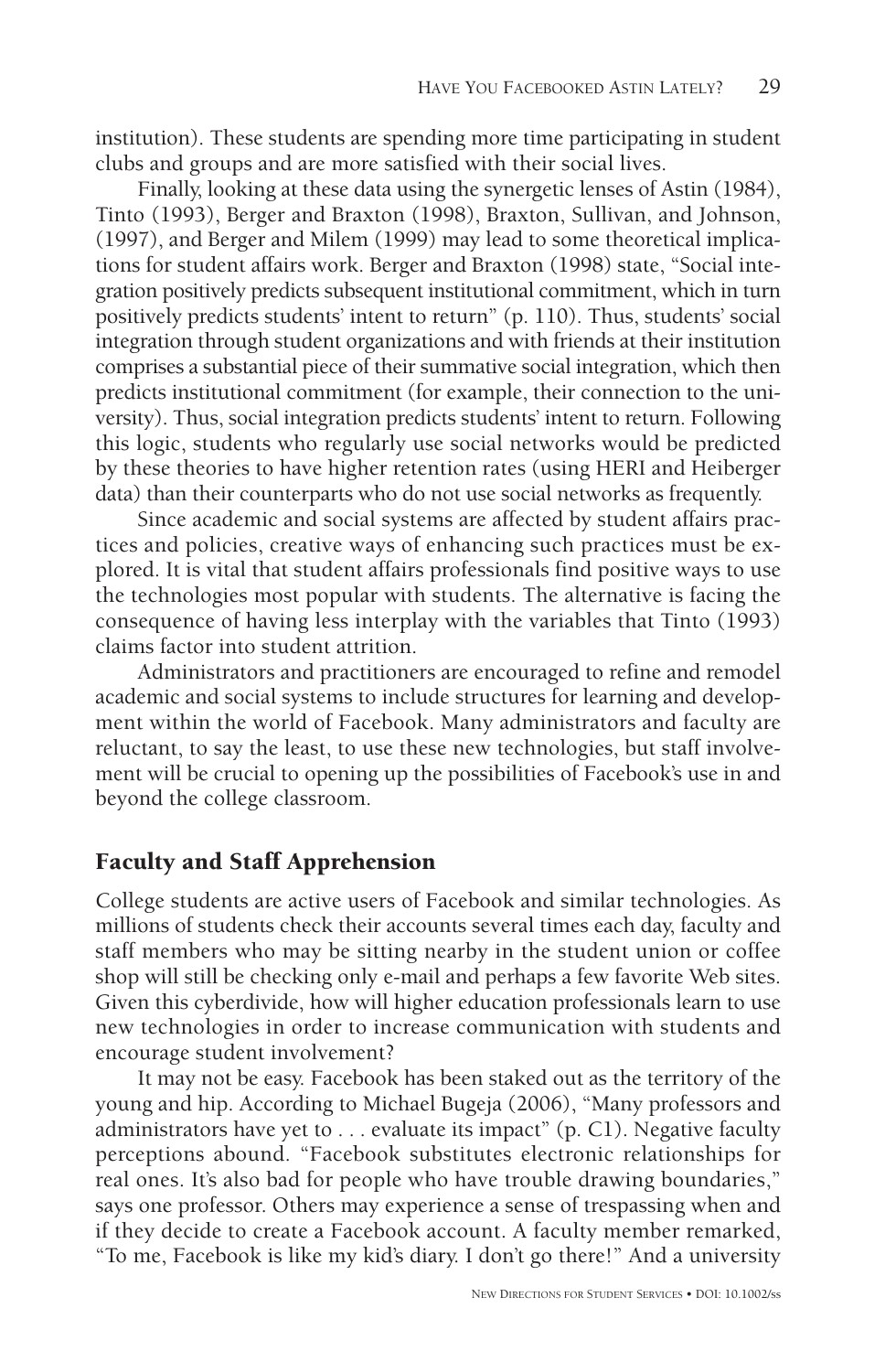counselor with a Facebook account notes that a former client had tried to "friend" her recently: "I wasn't sure how to respond, but I decided to say, 'That's very kind of you, but the code of ethics of my profession precludes this kind of thing.'"

Many students agree. A recent article on social networking technologies written by University of Wisconsin-Madison administrators quotes a student as saying, "Don't bother with IM or Facebook–that's our way to network. Leave us alone" (Berg, Berquam, and Christoph, 2007, p. 34).

A recent experimental study by Mazer, Murphy, and Simonds (2007) looked at the effects of faculty self-disclosure through Facebook on student motivation, learning, and classroom climate. Results indicated largely negative associations between faculty use of Facebook and their credibility. Three themes emerged from student responses. First, there was concern about teacher professionalism; second, students did like to learn more about a professor's personality and style although (third) students were troubled by the idea that faculty members would judge them or use Facebook as a way to "get gossip or . . . spy on students" (p. 12).

This last fear could be well founded. Many faculty and staff members, as well as employers, admit to checking a student's Facebook page when doing routine screening for hiring or admission to a program. Reports range from 11 (National Association of Colleges and Employers, 2007) to 22 (Careerbuilder, 2008) percent of employers who say they review social networking profiles during the hiring process. One university department head said, "I don't see myself using it as a social or educational tool to communicate with students. I have, however, used Facebook to search out students who have applied to the program."

Nevertheless, growing evidence of positive uses of Facebook by university administrators is becoming apparent. Given the many recent tragedies on campuses, deans and directors of student affairs, campus security, and academic technology experts are working together to communicate quickly with students using Facebook ads, mass e-mails, cell phone text messages, and digital signs in unions or residence halls (Dobnik and Foley, 2007). Sadly, it may take creative responses to safety issues to motivate some higher education professionals to look more closely at what social networking and other new technologies can do to enhance the college experience for students. But if that concern starts the exploration, other options will be generated as well. Ideas like "providing mass postings when a campus deadline is approaching or [offering] opt-in class chats that may or may not involve the faculty member" are being tried on many campuses (Berg, Bergaum, and Christoph, 2007, p. 36).

Another faculty member with student affairs experience notes:

Facebook has considerable potential to increase student involvement, providing we are willing to suspend prescriptive notions of what it means to be involved. A Facebook group for a traditional student organization on any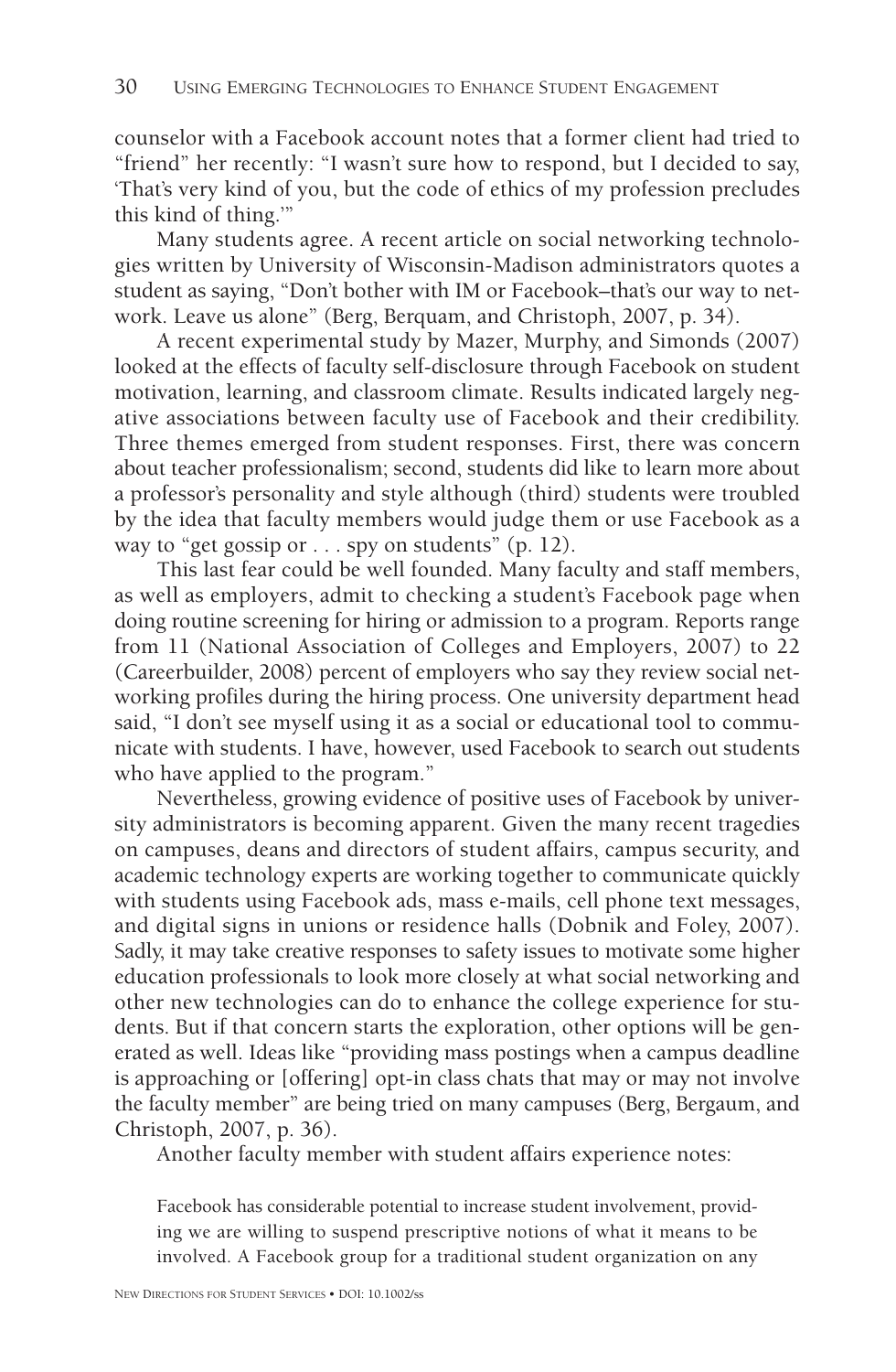campus can enhance members' involvement by establishing a stronger connection than they otherwise might have achieved by merely attending meetings. Likewise, Facebook has potential for establishing close connections with students in an arena that presently lacks positive administrative presence. I am currently using Facebook to publicize a study abroad opportunity being organized by a team of faculty. Students can join our Facebook discussions, sort through information, and ask questions. I am meeting students as if I am sitting down with them at lunch, in the residence hall lounge, or in a coffee shop off campus. Facebook opens a whole new context for discussion about formal and informal interactions in higher education.

Although these new applications are obviously exciting to some, others in student affairs still have doubts. One experienced adviser says, "I have very strong feelings about how the new technologies are a big negative, particularly for interpersonal communication. I'll see four students sitting together, all using their 'walkie-talkies' to communicate with someone else." He continues, "Another issue is students' increased use of cell phones for texting in class, during appointments, basically all the time." And a director of a student union and student activities remarked,

Facebook doesn't lend itself well to person-to-person contact and student engagement. I have worked with a young man who has struggled immensely academically. He is a graphic design major, and spends hours creating the most captivating Facebook site; he skips class to catch up on Facebook. While this is only one example, and an extreme one at that, Facebook doesn't reinforce engagement with the college experience—a factor we know determines a student's satisfaction and sometimes successful matriculation through to a degree.

Faculty and staff members who listen to students will discover high expectations about the speed and quality of campus communication. Flexibility, open-mindedness, and creativity will be needed as higher education professionals seek appropriate, timely ways to use social networking options like Facebook.

#### Facebook and Increased Student Involvement

Current successes with Facebook in postsecondary settings may span the spectrum, but a few examples will illustrate what can be done to increase student involvement. In the fall of 2007, administrators at South Dakota State University observed and assessed the interactions of student leaders, as well as new students, with Facebook. Many incoming students used Facebook to connect with others entering the institution that semester. New-student orientation staff created Facebook groups for each summer orientation session, and students responded strongly, joining groups and initiating communication with other group members. The quantitative and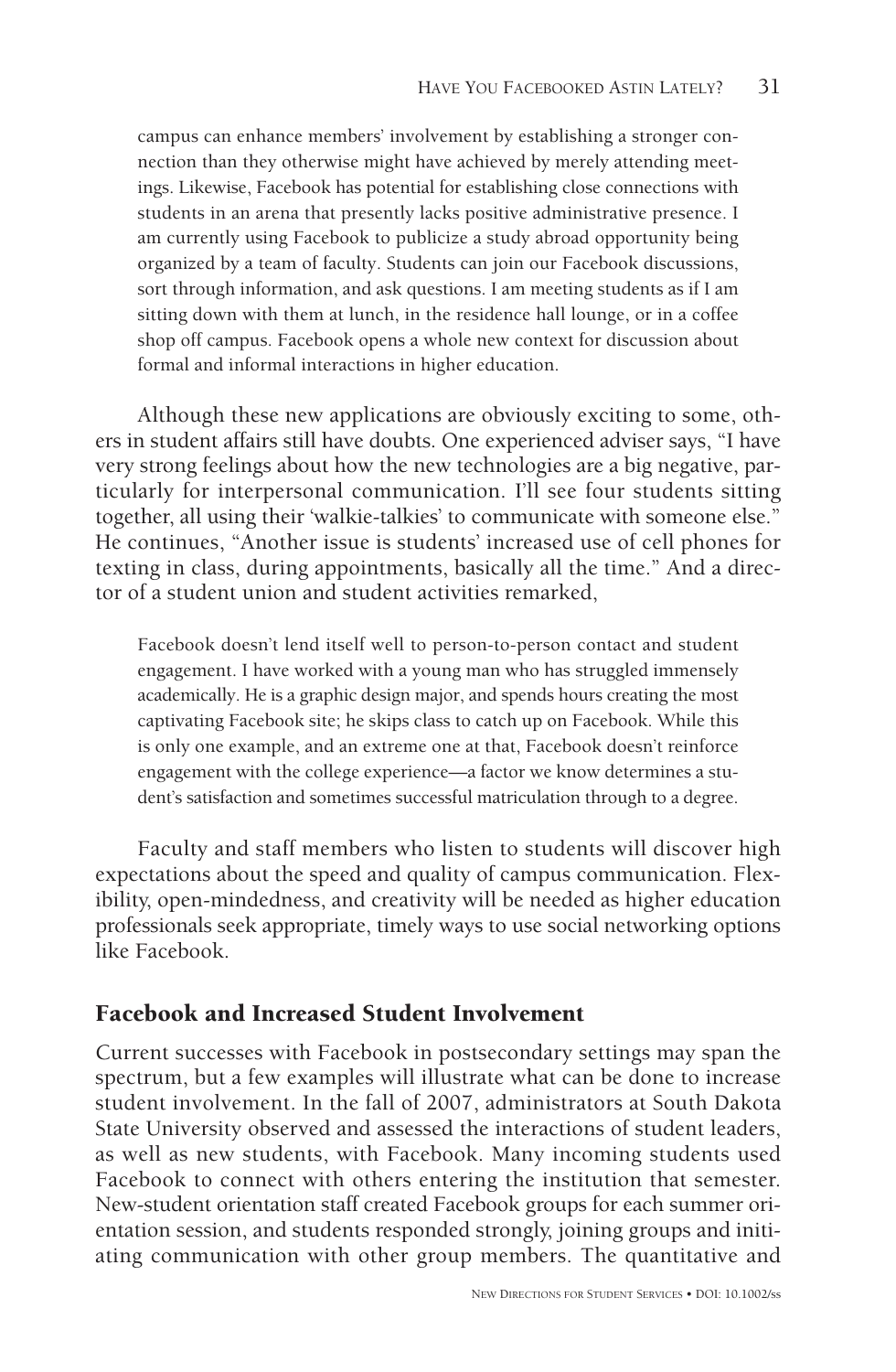qualitative results show success with minimal institutional funding and resources. One student said, "I feel it was a good way to get in touch with other students attending the same session, and I made a few connections prior to coming." Students joined and participated in groups at a high rate: nearly 24 percent of orientation attendees joined a group within six days of an e-mail invitation, and the ratio of discussion posts to members was nearly 90 percent. Positive feedback from both new students and student leaders indicate that this use of Facebook demonstrates an effective way to support students in the college transition process.

Facebook also proved to be an effective target marketing device for a weekend programming initiative. Students can self-select to join the Weekend Stuff programming group and then receive invitations to sponsored events every weekend. This inexpensive medium for promoting weekend programs has allowed students to opt in to receiving information they feel is relevant. Students can see on Facebook that their friends are attending, for example, the Native hoop dancer performing in the student union and plan to go as well. According to the *Student Activities Journal,* Facebook can be "like word of mouth on steroids" (Lambert, 2006, p. 8).

### Using Facebook to Increase Student Involvement: Examples and Recommendations

Just as students are multidimensional in their talents, interests, and abilities, so must student affairs staff members be creative in implementing programs that support these talents, interests, and abilities. Informed by theory and practice, effective student personnel administrators will find innovative ways to involve students. Astin's theory of student involvement is a highly useful framework for evaluating how much or whether Facebook use affects student engagement.

To support and communicate well with college students, student affairs staff must embrace and explore new technologies. Facebook is one vehicle for achieving the goal of maximizing this communication.

College students are beginning their developmental path toward becoming adults. Facebook gives them opportunities to learn about and selfselect into programs and services beneficial to them. Success will come when students are educated about programs and freely choose to become involved. Facebook can help students simplify and prioritize their choices, manage their time wisely, and be aware of the wide variety of options available to them on campus. An example of a program meeting many of these expectations is the Facebook application (Lil) green patch. This application is the seventh most used Facebook application and has over 6 million active users in the last month. In an attempt to fight global warming the (Lil) green patch application donated proceeds to the Adopt An Acre program of the Nature Conservancy in July 2008 and saved over 48 million square feet (approximately 1110 acres) of rainforest (Facebook, 2008d). This applica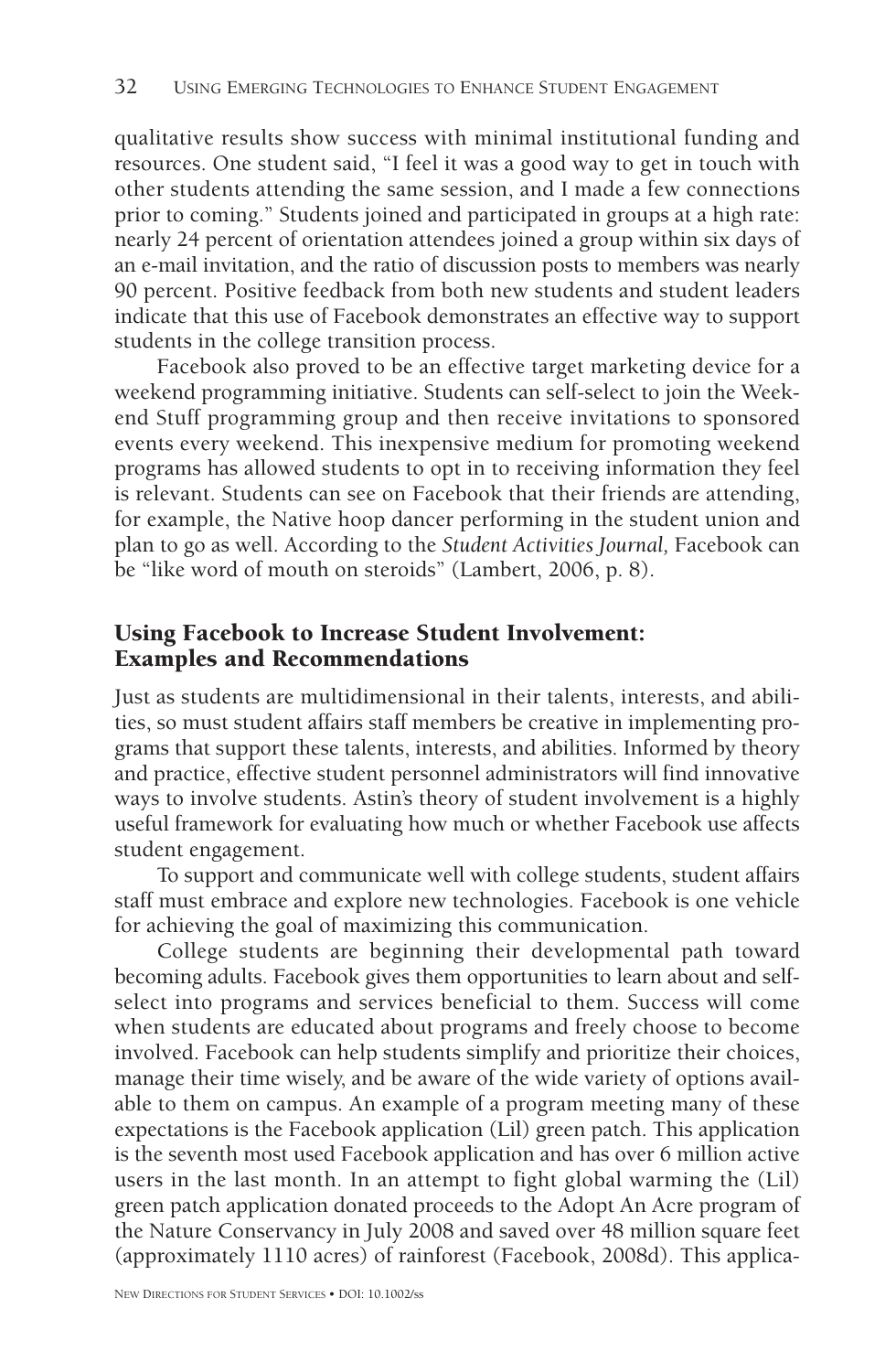tion involves and engages millions of students, who self-select it, use it for fun friendship connections, and also to share campus student issues.

In addition, student affairs staff must be adept at change. Students are accustomed to and expect rapid upgrades and technical reconfigurations. They welcome change more than many older adults do and expect higher education to adapt quickly and responsively to their needs and interests. Engagement and involvement theory, paired with models of retention and departure, can help to refine and refocus student affairs professionals' abilities to react to students by better using new technologies. Whether Facebook itself maintains its status as a dominant social network is ultimately irrelevant, because responsible administrators must constantly strengthen methods of evaluating and responding to change with ongoing respect for the theories that drive good work in the field of student affairs.

Finally, student affairs administrators must face the future. An example of an exciting emerging program is Swift Kick's Red Rover, a program that addresses connections among orientation, student activities, and the college transition with a dynamic online bridge between the university and the student. Swiftkickonline.com states:

Red Rover's goal is to increase student engagement. Breaking the ice into new organizations and groups of people is tough for students. It is not a secret that most students don't get involved in school-sponsored activities because they do not receive the right kind of introductions. Red Rover is a system that solves that. Swift Kick proudly offers schools a new way to get oriented all year long. Efficient, friendly, and relevant, Red Rover assists schools in going from introductions to engagement [Swift Kick, 2008].

Students self-select their interests from lists of options: activism, athletics, community service, culture, and business, among hundreds of others. The Red Rover program analyzes these interests and matches students up with possible college organizations, majors, minors, careers, and others like them. The program also creates a recruitment list for organization leaders, matching students with their university-recognized, campus-based groups, as well as their Facebook groups. This program shows the potential for technology to engage students throughout the university experience. Student affairs and faculty must be alert to this kind of option and not be left out of the engagement loop. Red Rover has great potential for use by new student orientation, academic advising, and career planning professionals.

When the first student unions were created, responsible administrators hired staff members to create programs and services for students in these campus centers. Similarly, today's administrators need to dedicate resources to meeting college students where they are: www.facebook.com. McElvain and Smyth (2006) compare Facebook to a virtual student union. Both provide opportunities for students to meet, share interests and notes, plan gatherings, and form common interest groups. Facebook has the potential to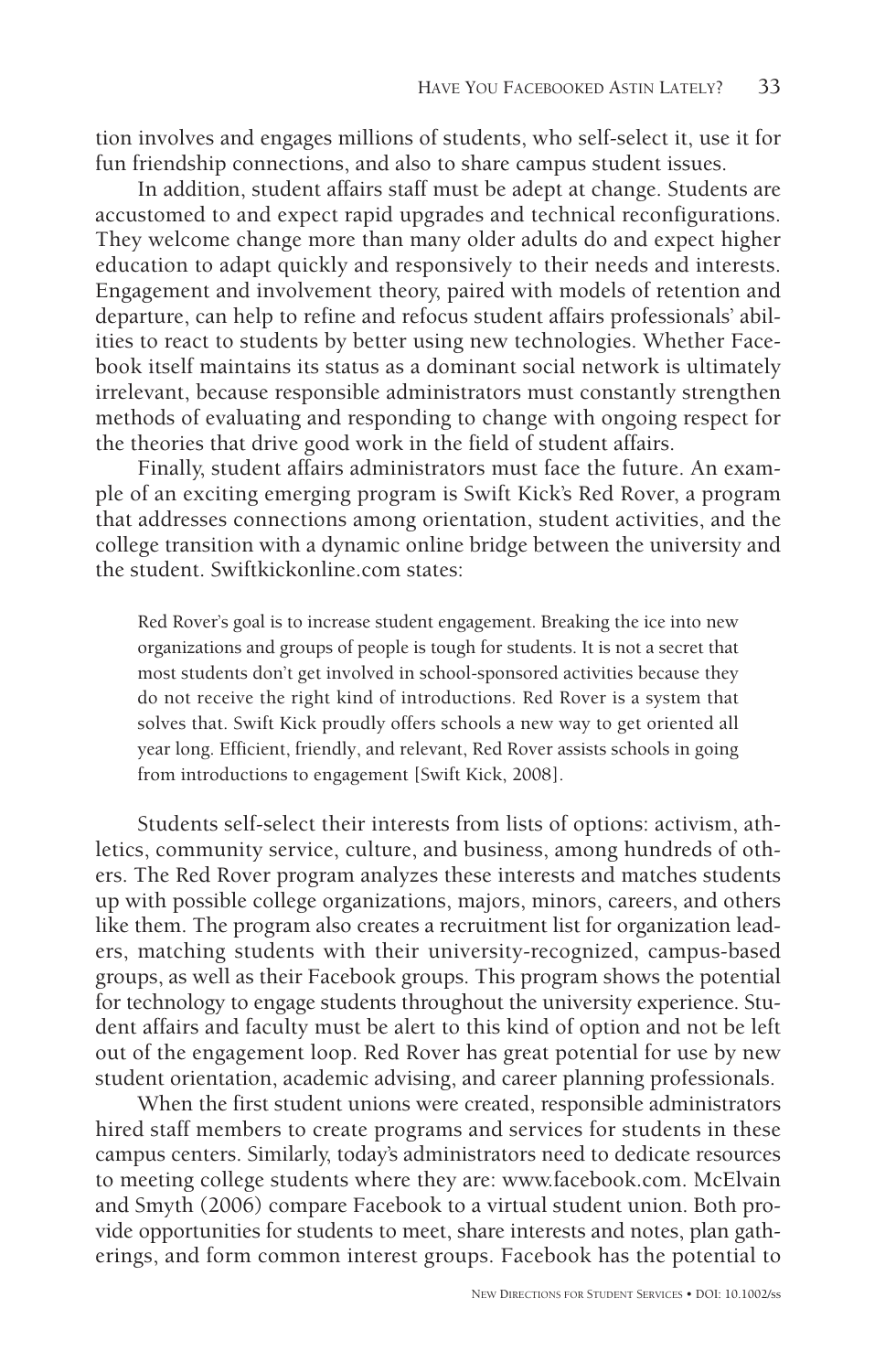shape college interactions, just as brick-and-mortar student unions traditionally do on campuses. The *Student Affairs Leader* (Magna Publications, 2006, p. 2) notes, "Don't count on Facebook fading away," and advises professionals to "make Facebook your new best friend."

## References

- Astin, A. W. "Student Involvement: A Developmental Theory for Higher Education." *Journal of College Student Personnel*, 1984, *25,* 297–308.
- Berg, J., Bergaum, L., and Christoph, K. "Social Networking Technologies: A 'Poke' for Campus Services." *EDUCAUSE Review,* 2007, *42*(2), 32–44.
- Berger, J., and Braxton, J. "Revising Tinto's Interactionalist Theory of Student Departure Through Theory Elaboration: Examining the Role of Organizational Attributes in the Persistence Process." *Research in Higher Education,* 1998, *39*(2), 103–119.
- Berger, J. B., and Milem, J. F. "The Role of Student Involvement and Perceptions of Integration in a Causal Model of Student Persistence." *Research in Higher Education,* 1999, *40,* 641–664.
- Braxton, J. M., Sullivan, A.V.S., and Johnson, R. M., Jr. "Appraising Tinto's Theory of College Student Departure." In J. C. Smart (ed.), *Higher Education: Handbook of Theory and Research*. New York: Agathon Press, 1997.
- Bugeja, M. J. "Facing the Facebook." *Chronicle of Higher Education,* Jan. 27, 2006, pp. C1–C4.
- Careerbuilder. "One-in-Five Employers Use Social Networking Sites to Research Job Candidates, CareerBuilder.com Survey Finds." Retrieved September 21, 2008, from http://www.careerbuilder.com/share/aboutus/pressreleasesdetail.aspx?id=pr459&sd=9/ 10/2008&ed=12/31/2008.
- Cox, C. "The Facebook Blog." Oct. 9, 2006. Retrieved Feb. 1, 2008, from http://blog. facebook.com/blog.php?post=2211827130.
- Dobnik, V., and Foley, R. J. "Texting, Facebook Used to Alert Students." *AP News*. 2007. Retrieved Sept. 30, 2007, from http://www.slashphone.com/70/8460.html.
- Elkins, S., Braxton, J., and James, G. "Tinto's Separation Stage and Its Influence on First-Semester College Student Persistence." *Research in Higher Education,* 2000, *41*(2), 251–268.
- Facebook. "Statistics." 2008a. Retrieved Feb. 1, 2008, from http://www.facebook.com/ press/info.php?statistics.
- Facebook. "Terms of Use." 2008b. Retrieved Feb. 1, 2008, from http://www.facebook. com/terms.php.
- Facebook. "About Facebook." 2008c. Retrieved Feb. 1, 2008, from http://facebook.com/ about.php.
- Facebook. "(Lil) green patch." 2008d. Retrieved Sept. 21, 2008, from http://www.new. facebook.com/apps/application.php?id=7629233915&b=&ref=pd\_r\_a.
- Friedman, T. L. *The World Is Flat.* New York: Farrar, Straus and Giroux, 2006.
- Geminder, K. "June 1st, 2007." Retrieved Feb. 1, 2008, from http://blog.facebook.com/ blog.php?post=2437282130.
- Gemmill, E., and Peterson, M. "Technology Use Among College Students: Implications for Student Affairs Professionals." *NASPA Journal,* 2006, *43,* 280–300.
- Heiberger, G. "Have You Facebooked Astin Lately?" Master's thesis, South Dakota State University, 2007.
- Higher Education Research Institute. *College Freshman and Online Social Networking Sites.* 2007. Retrieved Nov. 12, 2007, from http://www.gseis.ucla.edu/heri/PDFs/pubs/ briefs/brief-091107-SocialNetworking.pdf.
- Junco, R., and Mastrodicasa, J. *Connecting to the Net.Generation.* Washington, D.C.: National Association of Student Personnel Administrators, 2007.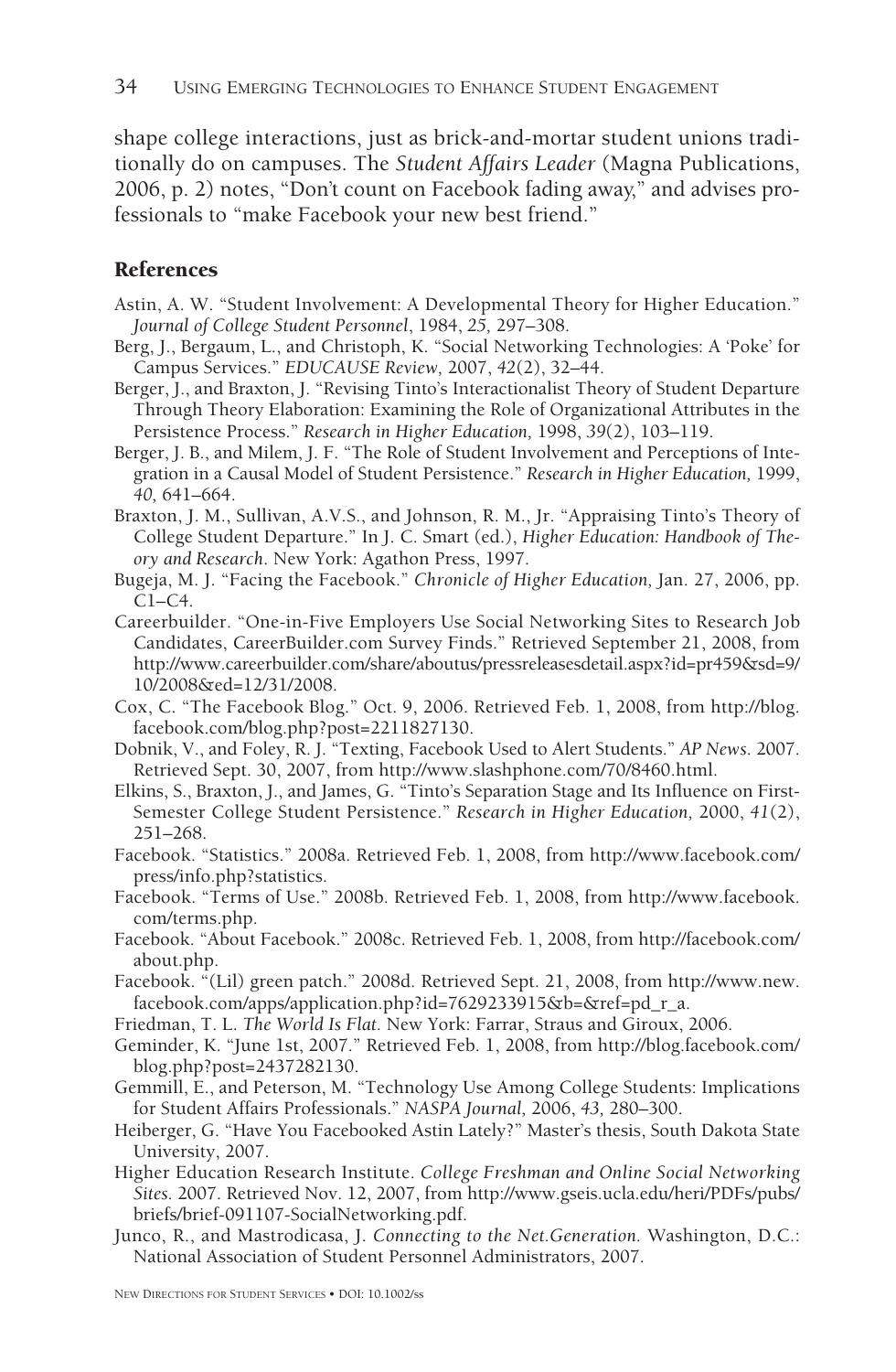- Kuh, G. D., and others. *Student Success in College: Creating Conditions That Matter.* San Francisco: Jossey-Bass, 2005.
- Kushner, D. "Face to Face." *Rolling Stone,* Apr. 20, 2006, 30.
- Lambert, A. "The Good, the Bad and the Ugly . . . Who Is Facebook Inviting to Your Event??" *Student Activities Journal,* 2006, *8,* 7–10.
- Locke, L. "The Future of Facebook." *Time Magazine,* July 17, 2007. Retrieved Sept. 20, 2008, from http://www.time.com/time/business/article/0,8599,1644040,00.html.
- Magna Publications. "How to Make Facebook Your New Best Friend." *Student Affairs Leader,* 2006, *34,* 4.
- Mannix, K., Snyder, K., Torrielli, C., and Christy, L. *Cyber Profiles and Communities: When Facebook and MySpace Come to Town.* PaperClip Communications audio conference, Nov. 17, 2005. Retrieved Oct. 15, 2006, from http://www.paper-clip.com/ audio-onference/accd.asp?acID=67.
- Match.com. "About Us." 2008. Retrieved Feb. 1, 2008, from http://www.match.com/ help/aboutus.aspx.
- Mazer, J. P., Murphy, R. E., and Simonds, C. J. "I'll See You on 'Facebook': The Effects of Computer-Mediated Teacher Self-Disclosure on Student Motivation, Affective Learning, and Classroom Climate." *Communication Education,* 2007, *56,* 1–17.
- McElvain, K., and Smyth, C. "Facebook: Implications for Student Affairs Professionals." *Bulletin (ACUI),* Mar. 2006, pp. 18–22.
- Morin, D. "August 8th 2007." Retrieved Feb. 1, 2008, from http://blog.facebook.com/ blog.php?post=4314497130.
- MySpace. "About Us." Retrieved Feb. 1, 2008, from http://www.myspace.com/index. cfm?fuseaction=misc.aboutus.
- National Association of Colleges and Employers. *Job Outlook 2007 Preview Survey.* Bethlehem, Pa: National Association of Colleges and Employers, 2007.
- Pascarella, E. T., and Terenzini, P. T. *How College Affects Students.* San Francisco: Jossey-Bass, 2005.
- Read, B. "Have You 'Facebooked' Him?" *Chronicle of Higher Education,* 2004, *50,* p. A29.
- Rosenberg, S. "On Facebook scholars link up with data." *New York Times,* Dec. 17, 2007, Sec. A, p. 1.
- Stocktrak. "Main Page." 2008. Retrieved Feb. 1, 2008, from http://www.stocktrak. com/2005Version/.
- Swift Kick. "Technology and Tools." 2008. Retrieved Feb. 1, 2008, from http://www. swiftkickonline.com/sk\_technology.html.
- Tinto, V. *Leaving College: Rethinking the Causes and Cures of Student Attrition.* Chicago: University of Chicago Press, 1993.
- Zuckerberg, M. "September 8th, 2006." 2006. Retrieved Feb. 1, 2008, from http://blog. facebook.com/blog.php?post=2208562130.
- Zuckerberg, M. "F8 Keynote Video." 2007. Retrieved Sept. 23, 2008, from http:// developers.facebook.com/videos.php.

*GREG HEIBERGER is coordinator and adviser for prehealth professionals at South Dakota State University*.

*RUTH HARPER is professor of counseling and human resource development and the coordinator of the graduate studies specialization in student affairs at South Dakota State University.*